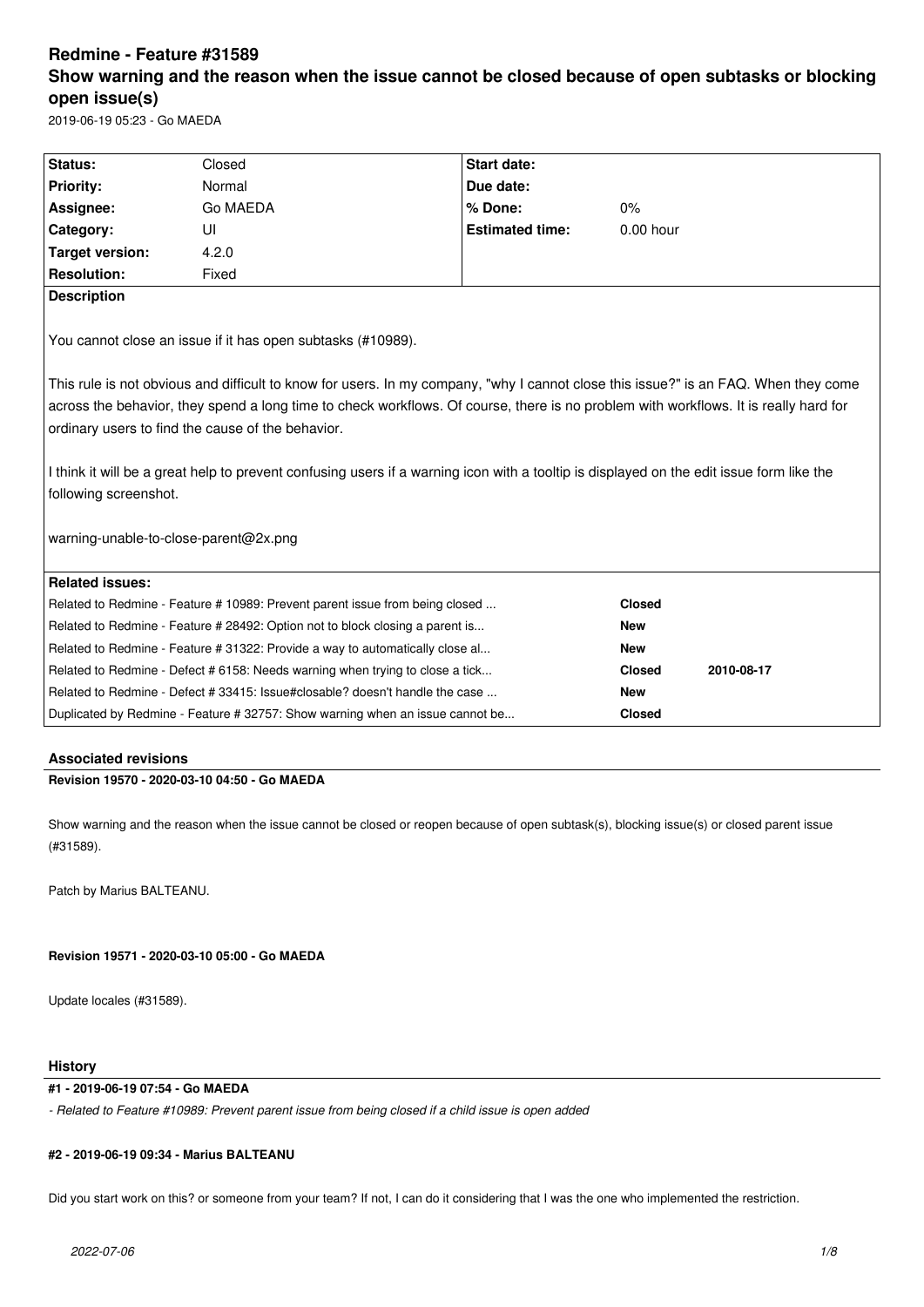# **#3 - 2019-06-19 09:43 - Go MAEDA**

*- Assignee set to Marius BALTEANU*

# Marius BALTEANU wrote:

*Did you start work on this? or someone from your team? If not, I can do it considering that I was the one who implemented the restriction.*

No one in my team has started work yet. I am appreciative that you will work on this!

#### **#4 - 2019-10-28 19:42 - David L**

It would also be very helpful to see sub-tasks in the roadmap. They might be shown in rows under the parent that could be expanded/hidden by clicking on the parent task.

At least, there should be some indication that a particular, open issue *has* sub-tasks.

### **#5 - 2020-01-05 12:45 - Toshi MARUYAMA**

*- Related to Feature #28492: Option not to block closing a parent issue when it has open subtask(s) added*

#### **#6 - 2020-01-05 12:48 - Toshi MARUYAMA**

*- Related to Feature #31322: Provide a way to automatically close all open subtasks too when a parent issue is being closed added*

#### **#7 - 2020-01-05 12:49 - Toshi MARUYAMA**

I think if #31322 is implemented, this issue is not needed.

#### **#8 - 2020-01-06 01:57 - Go MAEDA**

*- Related to Feature #32757: Show warning when an issue cannot be closed because of blocking issue relations added*

# **#9 - 2020-01-06 13:40 - Mitsuyoshi Kawabata**

+1, this issue is simple and clear.

If we have #31589 we can skip #28492 and #31322.

#### **#10 - 2020-01-06 16:22 - Toshi MARUYAMA**

*- File issue-31589-poc.diff added*

Yes, this is very very simple.

This is POC patch, so there is no test code.

# **#11 - 2020-01-07 23:32 - Marius BALTEANU**

*- File 0001-Show-an-warning-with-the-reason-for-why-an-issue-can.patch added*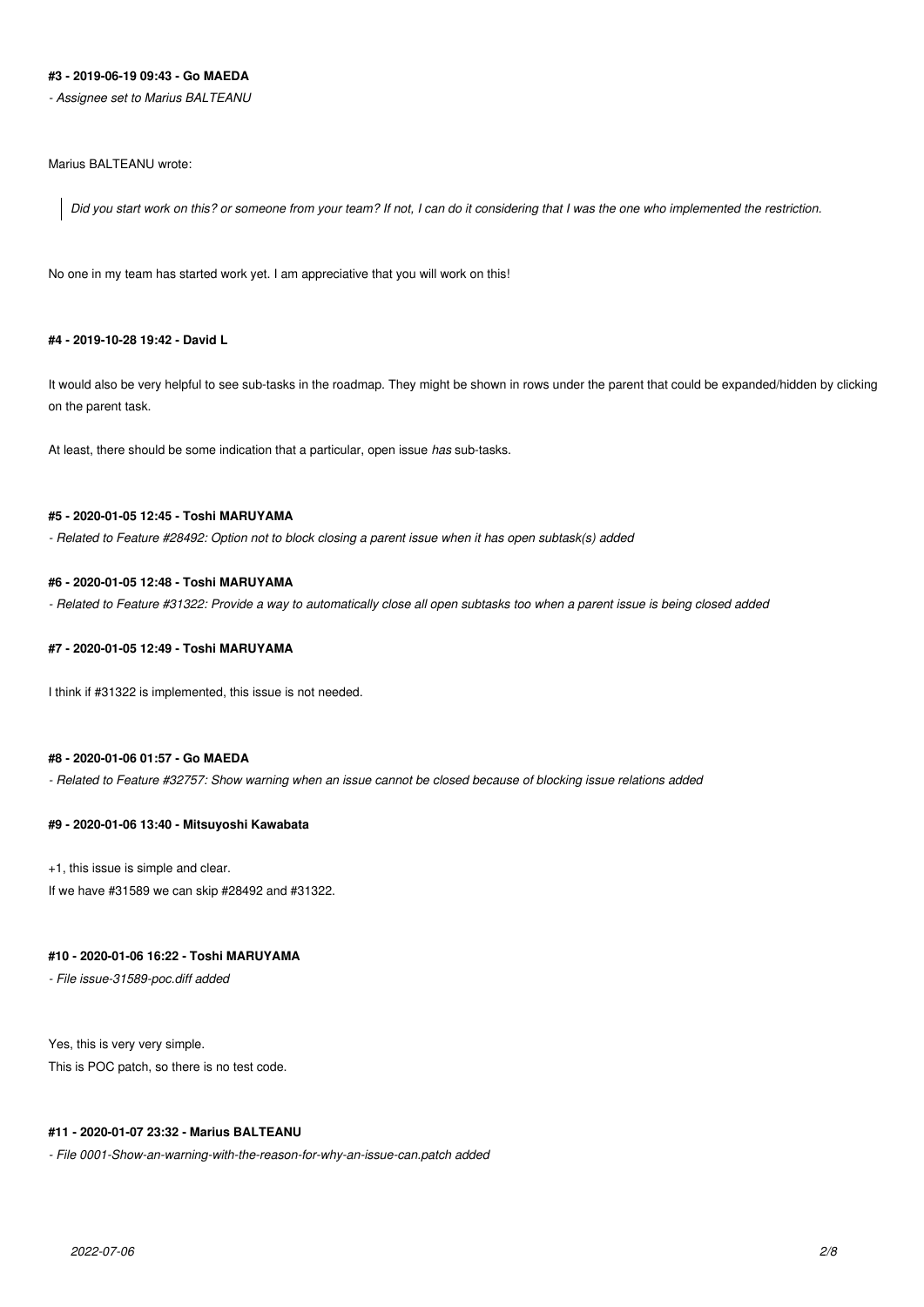*Yes, this is very very simple. This is POC patch, so there is no test code.*

Thanks Toshi for the POC, but I tried to use another approach in order to avoid keeping the logic in multiple places. I'm attaching the results, feedback is welcome!

All tests pass: https://gitlab.com/redmine-org/redmine/pipelines/107661848

#### **#12 - 2020-01[-07 23:32 - Marius BALTEANU](https://gitlab.com/redmine-org/redmine/pipelines/107661848)**

*- Assignee deleted (Marius BALTEANU)*

*- Target version set to Candidate for next major release*

#### **#13 - 2020-01-08 01:46 - Go MAEDA**

Marius, thank you for posting the patch that also implements #32757. I liked it.

I think it can be a part of the core if ":notive\_issue\_not\_closable\_by\_\*" in the patch is replaced with ":notice\_issue\_not\_closable\_by\_\*".

#### **#14 - 2020-01-08 08:31 - Marius BALTEANU**

*- File deleted (0001-Show-an-warning-with-the-reason-for-why-an-issue-can.patch)*

#### **#15 - 2020-01-08 08:33 - Marius BALTEANU**

*- File 0001-Show-an-warning-with-the-reason-for-why-an-issue-can.patch added*

*- Subject changed from Show warning when the issue cannot be closed because of open subtasks to Show warning and the reason when the issue cannot be closed because of open subtasks or blocking issue*

Go MAEDA wrote:

*Marius, thank you for posting the patch that also implements #32757. I liked it.*

*I think it can be a part of the core if ":notive\_issue\_not\_closable\_by\_\*" in the patch is replaced with ":notice\_issue\_not\_closable\_by\_\*".*

Oh, sorry for the typo. I've fixed it in the attached patch.

#### **#16 - 2020-01-08 08:33 - Marius BALTEANU**

*- File deleted (0001-Show-an-warning-with-the-reason-for-why-an-issue-can.patch)*

#### **#17 - 2020-01-08 08:35 - Marius BALTEANU**

- *File 0001-Show-an-warning-with-the-reason-for-why-an-issue-can.patch added*
- *Target version changed from Candidate for next major release to 4.2.0*

#### **#18 - 2020-01-08 08:35 - Marius BALTEANU**

*- Related to deleted (Feature #32757: Show warning when an issue cannot be closed because of blocking issue relations)*

#### **#19 - 2020-01-08 08:36 - Marius BALTEANU**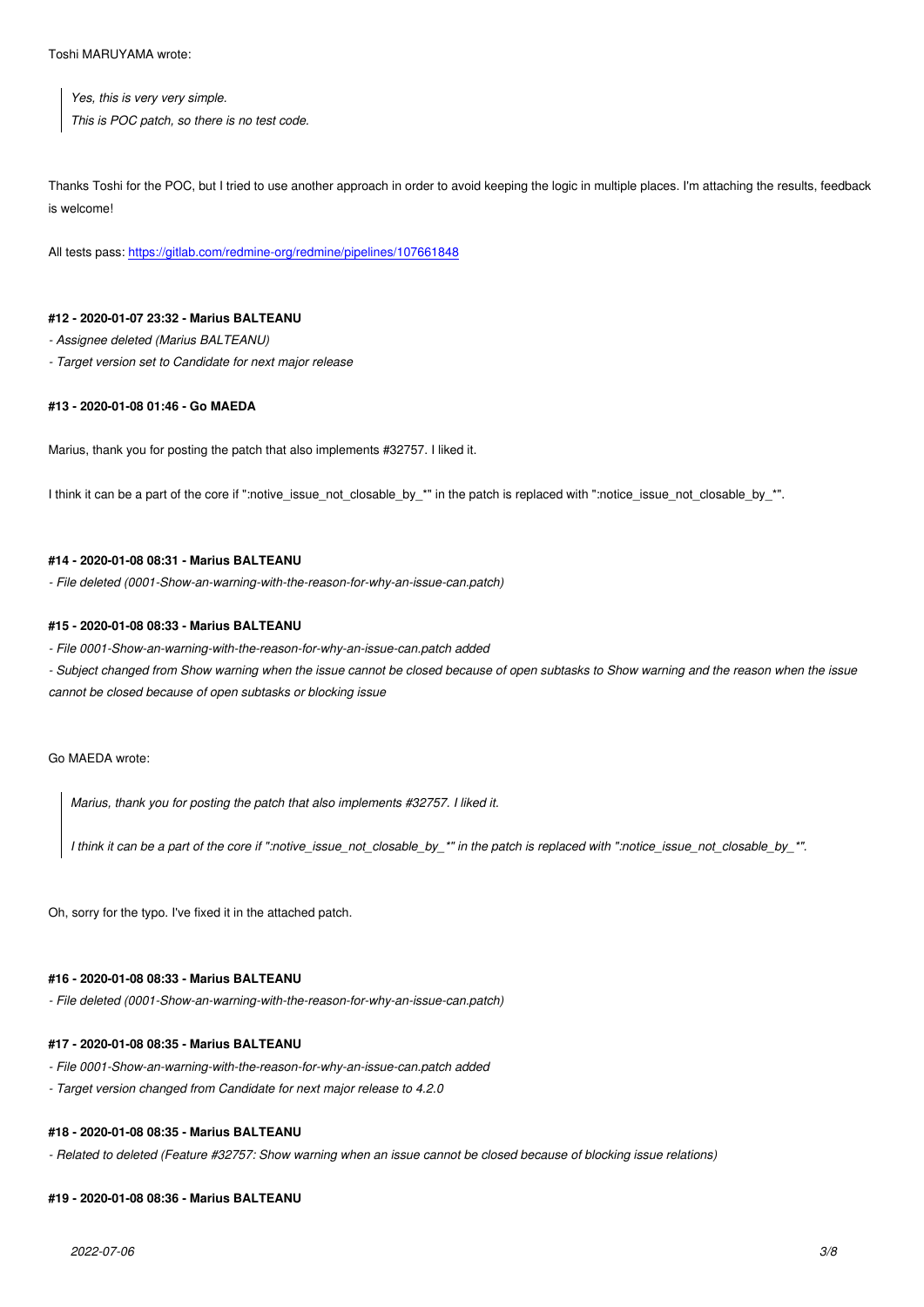#### **#20 - 2020-01-09 04:06 - Toshi MARUYAMA**

Marius BALTEANU wrote:

*Toshi MARUYAMA wrote:*

*Yes, this is very very simple. This is POC patch, so there is no test code.*

*Thanks Toshi for the POC, but I tried to use another approach in order to avoid keeping the logic in multiple places. I'm attaching the results, feedback is welcome!*

*All tests pass: https://gitlab.com/redmine-org/redmine/pipelines/107661848*

I think it is very str[ange warning icon](https://gitlab.com/redmine-org/redmine/pipelines/107661848) **always** shows.

I think it should be in only following cases.

- User can change parent isses status to **closed** nevertheless parent issue has no open subtasks

- User has only **invisible** open subtasks

### **#21 - 2020-01-09 05:49 - Mischa The Evil**

- Subject changed from Show warning and the reason when the issue cannot be closed because of open subtasks or blocking issue to Show warning *and the reason when the issue cannot be closed because of open subtasks or blocking open issue(s) - Category changed from Issues to UI*

#### Marius BALTEANU wrote:

*[...] I tried to use another approach in order to avoid keeping the logic in multiple places. I'm attaching the results, feedback is welcome!*

I like this approach. Very neat. It also got me thinking about what we're trying to solve here though. So I took a step back to look at the bigger picture. I'll elaborate.

The two hereby patched cases are part of a subset of cases, which itself ultimately is another subset of the way we deal with "unusable" statuses. The following list reflects this structure:

# 0. Unusable statuses

- 1. status not available before validation
- 1.1. statuses marked as is\_closed
- 1.1.1. workflow status transition rules
- 1.1.2. open subtasks (#10989)
- 1.1.3. open blocking issues (#1740)
- 1.2. statuses marked not as is\_closed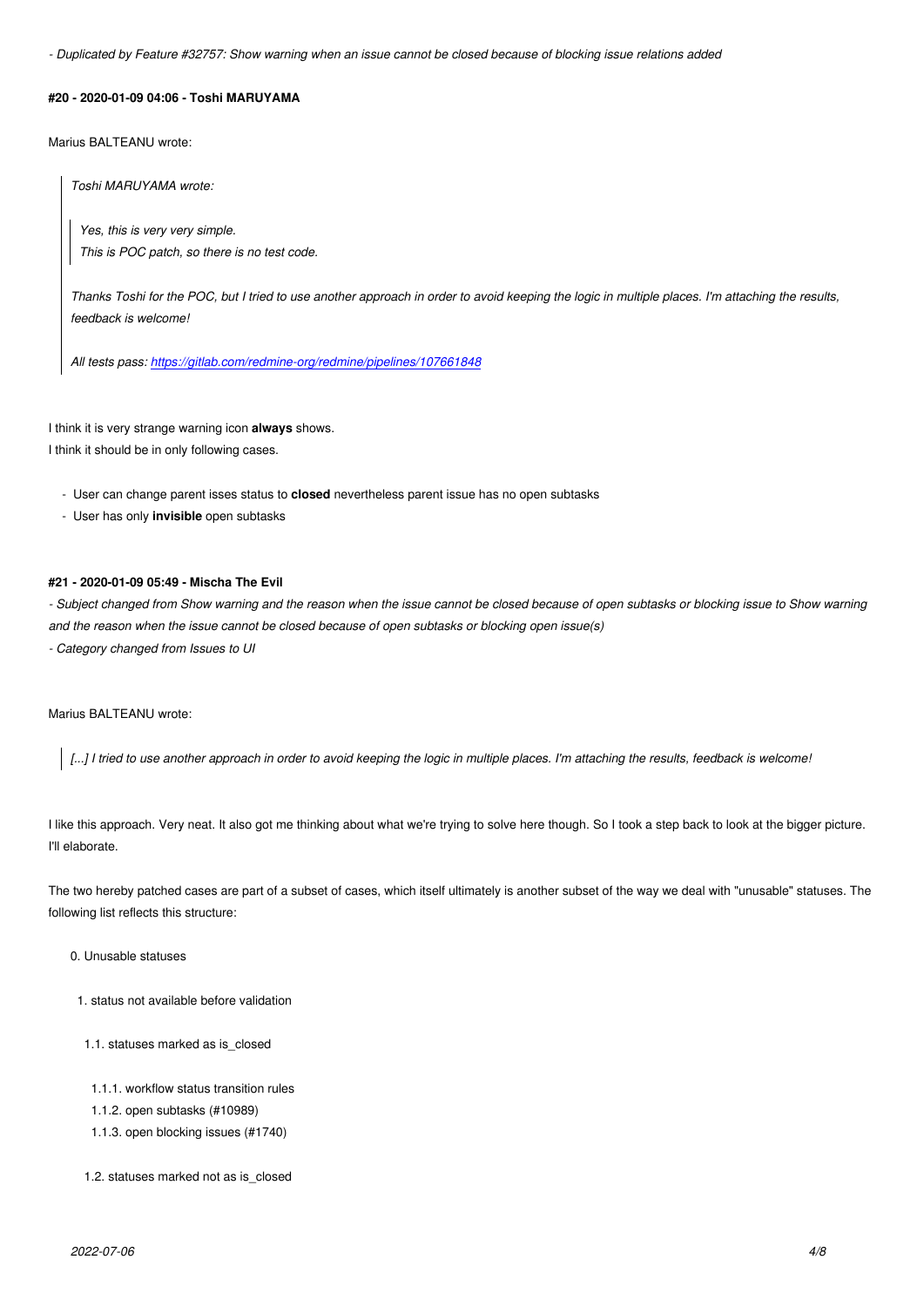# 1.2.1. workflow status transition rules

1.2.2. closed parent issue (#10989)

2. status available, but after validation not deemable for use

2.1. statuses marked not as is closed

2.1.1. reopening issue assigned to a version marked not as is\_closed (#1245)

As said, ultimately we're solving edge-cases where certain statuses are not available for use under specific circumstances (by notifying users about it in the UI).

This can firstly be divided into two categories, namely those where the status is not made available before a validation and those where the status is made available before a validation but where it is rejected during the validation.

The latter is not so much part of this current issue (as its requirements and/thus its implementation is different). The former category is primarily what we're dealing with here and can be sub-divided into two cases, namely those where statuses are marked as *is closed* and those where statuses are **not** marked as *is\_closed*.

So, to summarize, there are three cases, besides the 'regular' workflow status transition rules (which can be inferred by the user and don't need any notification in the UI whatsoever IMHO), where a certain status (either marked as *is\_closed* or not) is not available:

- 1.1.2. open subtasks (#10989)
- 1.1.3. open blocking issues (#1740)
- 1.2.2. closed parent issue (#10989)

Cases 1.1.2 and 1.1.3 are covered by your patch (after the merge of issue #32757). I think it would be a good idea to also cover case 1.2.2 in the same manner as the other two cases simultaneously.

Here is some (pseudo) code to give an idea what I'm thinking about:

*app/models/issue.rb*

attr\_reader :not\_closable\_reason, :not\_reopenable\_reason

# Returns true if this issue can be closed and if not, returns false and populates the reason

def closable?

 $\sim$ end

# Returns true if this issue can be reopened and if not, returns false and populates the reason

def reopenable?

if ancestors.open(false).any?

@not\_reopenable\_reason = "This issue cannot be reopened because its parent issue is closed."

- return false
- end

return true

end

def new\_statuses\_allowed\_to(user=User.current, include\_default=false)

<...>

unless closable?

# cannot close a blocked issue or a parent with open subtasks

statuses.reject!(&:is\_closed?)

end

unless reopenable?

# cannot reopen a subtask of a closed parent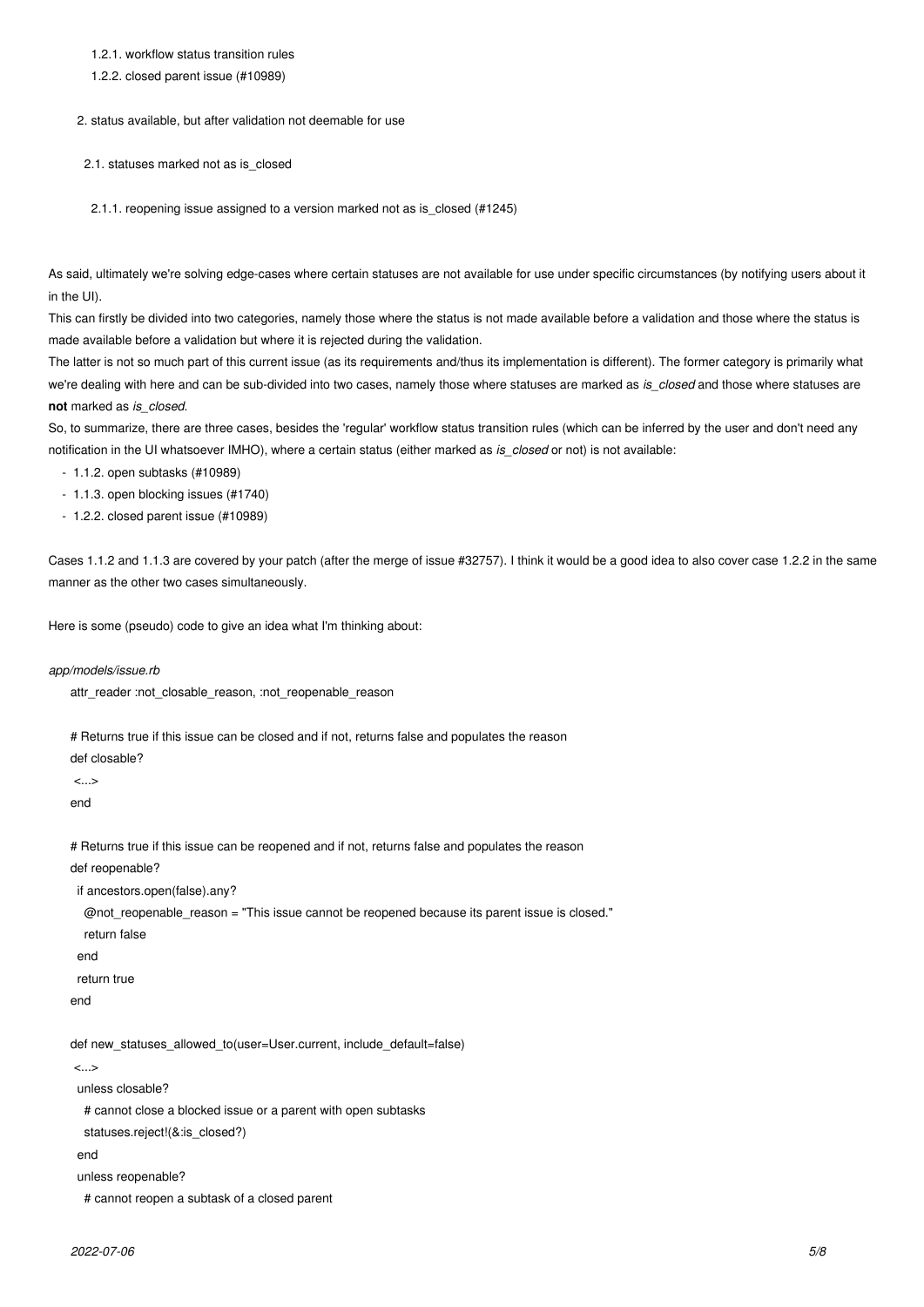| statuses.select!(&: is closed?) |
|---------------------------------|
| end                             |
| statuses                        |
| $\langle \ldots \rangle$        |
| end                             |

What do you think?

#### Some additional notes:

@Marius BALTEANU: The T9N of string notice\_issue\_not\_closable\_by\_blocking\_issue in your patch is not specific enough. It should explicitly cover that the issue cannot be closed because it is blocked by (an)other **open** issue(s).

@Toshi MARUYAMA, @Mitsuyoshi Kawabata: This issue is not superseding/related to issues #28492 and #31322. The former is a request to allow closed parent issues with open subtasks via a configuration option and the latter is a specific request to provide a way to automatically close all open subtasks when a parent issue is being closed.

This issue on the other hand is a specific request to indicate in the UI if and why certain statuses are not available (mainly) in cases other than that the status is not available because of workflow status transition rules.

Finally, @Toshi MARUYAMA, @Marius BALTEANU: I think this notification needs to be shown only when it is applicable (thus when an issue is not closable? [and not reopenable?, by my extension of this issue]). If it is always shown I bet something must have gone wrong with the patch.

# **#22 - 2020-01-12 17:34 - Marius BALTEANU**

Mischa, thank you for your deep analysis on this, it's really useful.

Mischa The Evil wrote:

*Marius BALTEANU wrote:*

*[...] I tried to use another approach in order to avoid keeping the logic in multiple places. I'm attaching the results, feedback is welcome!*

*I like this approach. Very neat. It also got me thinking about what we're trying to solve here though. So I took a step back to look at the bigger picture. I'll elaborate.*

*The two hereby patched cases are part of a subset of cases, which itself ultimately is another subset of the way we deal with "unusable" statuses. The following list reflects this structure:*

# *[...]*

*As said, ultimately we're solving edge-cases where certain statuses are not available for use under specific circumstances (by notifying users about it in the UI).*

*This can firstly be divided into two categories, namely those where the status is not made available before a validation and those where the status is made available before a validation but where it is rejected during the validation.*

*The latter is not so much part of this current issue (as its requirements and/thus its implementation is different). The former category is primarily what we're dealing with here and can be sub-divided into two cases, namely those where statuses are marked as is\_closed* and those where statuses are **not** marked as *is\_closed*.

So, to summarize, there are three cases, besides the 'regular' workflow status transition rules (which can be inferred by the user and don't need any notification in the UI whatsoever IMHO), where a certain status (either marked as *is\_closed* or not) is not available: - 1.1.2. open subtasks (#10989)

- 1.1.3. open blocking issues (#1740)

- 1.2.2. closed parent issue (#10989)

Cases 1.1.2 and 1.1.3 are covered by your patch (after the merge of issue #32757). I think it would be a good idea to also cover case 1.2.2 in the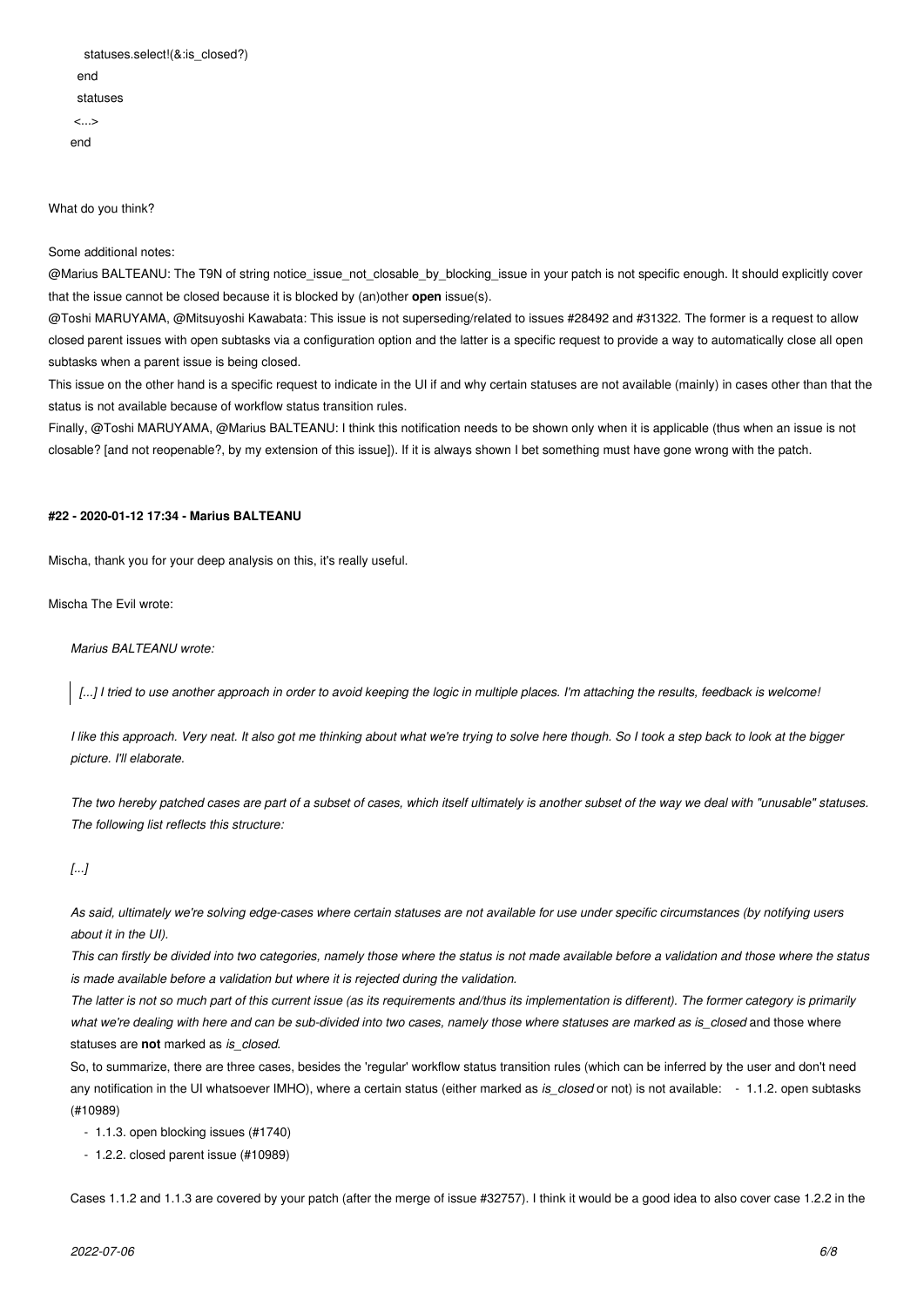Here is some (pseudo) code to give an idea what I'm thinking about:

*app/models/issue.rb*

[...]

What do you think?

You're right, this issue should cover all three cases.

*Some additional notes:*

*@Marius BALTEANU: The T9N of string notice\_issue\_not\_closable\_by\_blocking\_issue in your patch is not specific enough. It should explicitly cover that the issue cannot be closed because it is blocked by (an)other open issue(s).* 

I agree, what about the following translations?

notice\_issue\_not\_closable\_by\_open\_tasks: "This issue cannot be closed because it has at least one open subtask." notice\_issue\_not\_closable\_by\_blocking\_issue: "This issue cannot be closed because it is blocked by at least one open issue." notice\_issue\_not\_reopenable\_by\_closed\_parent\_issue:: "This issue cannot be reopened because its parent issue is closed."

I'm not an expert in English, it just sounds better to me instead of using the "(an)other" and "(s)".

*Finally, @Toshi MARUYAMA, @Marius BALTEANU: I think this notification needs to be shown only when it is applicable (thus when an issue is not closable? [and not reopenable?, by my extension of this issue]). If it is always shown I bet something must have gone wrong with the patch.*

It's already doing this and the cases are covered by tests as well. @Toshi MARUYAMA, can you provide the steps to reproduce the problem?

# **#23 - 2020-01-12 20:25 - Marius BALTEANU**

*- File 0001-Show-warning-and-the-reason-when-the-issue-cannot-be.patch added*

Attached the updated patch based on my previous note, all tests pass.

# **#24 - 2020-03-10 03:24 - Go MAEDA**

*- Related to Defect #6158: Needs warning when trying to cl[ose a](https://gitlab.com/redmine-org/redmine/pipelines/108734385) ticket that is blocked by another one added*

#### **#25 - 2020-03-10 04:52 - Go MAEDA**

- *Status changed from New to Closed*
- *Assignee set to Go MAEDA*
- *Resolution set to Fixed*

Committed the patch. Thank you all for your contribution to this feature.

# **#26 - 2020-05-08 07:42 - Mischa The Evil**

*- Related to Defect #33415: Issue#closable? doesn't handle the case of issues with open subtask(s) ánd being blocked by other open issue(s) added*